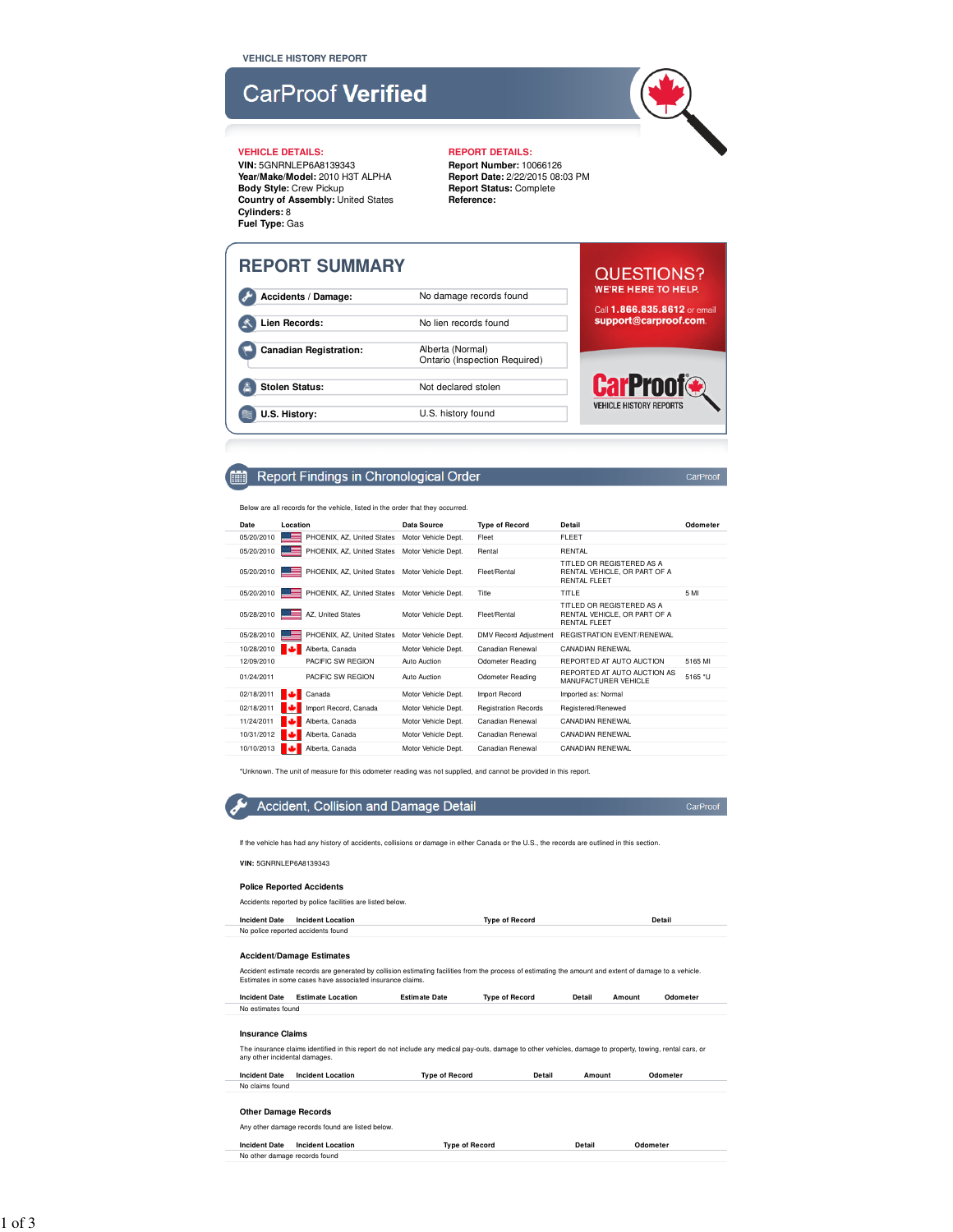### **Lien Status**

This section outlines a summary of any enforceable security interests (liens) on the vehicle in Canada. If a lien is found, further details will appear below<br>the chart, as well as contact information for the regional offic

| Province                 |                           |
|--------------------------|---------------------------|
|                          | Lien                      |
| Alberta                  | No enforceable lien found |
| <b>British Columbia</b>  | No enforceable lien found |
| Manitoba                 | No enforceable lien found |
| New Brunswick            | No enforceable lien found |
| Newfoundland             | No enforceable lien found |
| Nova Scotia              | No enforceable lien found |
| Northwest Territories    | No enforceable lien found |
| Nunavut                  | No enforceable lien found |
| Ontario                  | No enforceable lien found |
| Prince Edward Island     | No enforceable lien found |
| Quebec                   | No enforceable lien found |
| Saskatchewan             | No enforceable lien found |
| <b>Yukon Territories</b> | No enforceable lien found |
|                          |                           |



#### **CarProof Canadian Lien Guarantee**

Our search results accurately reflect the government records of each database in Canada at the time the search request is<br>made. If for some reason our search report fails to accurately reflect the Canadian enforceable lien

### **Canadian Registration**

This section details where in Canada the vehicle is now or has ever been registered, as well as the status (Inspection Required, Normal, Non-repairable, Rebuilt, Salvage, Stolen) of the vehicle in those jurisdictions.

| Jurisdiction            | <b>Branding</b>                      | Detail                                                                                                                                                                                                         |
|-------------------------|--------------------------------------|----------------------------------------------------------------------------------------------------------------------------------------------------------------------------------------------------------------|
| Alberta                 | <b>NORMAL</b>                        | This vehicle has been registered as Normal in this jurisdiction.                                                                                                                                               |
| <b>British Columbia</b> | Not found                            |                                                                                                                                                                                                                |
| Manitoba                | Not found                            |                                                                                                                                                                                                                |
| New Brunswick           | Not found                            |                                                                                                                                                                                                                |
| Newfoundland            | Not found                            |                                                                                                                                                                                                                |
| Nova Scotia             | Not found                            |                                                                                                                                                                                                                |
| Northwest Territories   | Not found                            |                                                                                                                                                                                                                |
| Nunavut                 | Not found                            |                                                                                                                                                                                                                |
| Ontario                 | <b>INSPECTION</b><br><b>REQUIRED</b> | Vehicle must be certified or pass inspection (usually mechanical). Vehicle may have not been<br>roadworthy or jurisdiction may be routinely ensuring that an inspection is done prior to next<br>registration. |
| Prince Edward Island    | Not found                            |                                                                                                                                                                                                                |
| Quebec                  | Not found                            |                                                                                                                                                                                                                |
| Saskatchewan            | Not found                            |                                                                                                                                                                                                                |
| Yukon Territories       | Not found                            |                                                                                                                                                                                                                |



This section outlines data from the Canadian Police Information Centre (CPIC), which is operated by the RCMP under the stewardship of National Police Services, on behalf of the Canadian law enforcement community.

**Stolen Vehicle Check** Not declared stolen.

## **◆ Import Records**

If the vehicle was imported into Canada or the U.S., you will find details below.

#### **Import Into Canada - Information from the Registrar of Imported Vehicles (RIV)**

This vehicle has been imported into Canada from the US. For more information than is set out below, please contact RIV (www.riv.ca).

**Imported Into Canada As:** Normal **Case/Dossier:** L566637 **Import Date:** 02/18/2011 **Entered Customs:** 02/18/2011 **Inspection Date:** 02/23/2011



In addition to comprehensive vehicle history from across Canada, CarProof also thoroughly searches the United States for any details. If the vehicle had<br>any events in the U.S., you will find them below. Details about accid of your report.

Experian

**Other Records** 

| <b>Item Checked</b> | Result     | <b>Item Checked</b>           | Result | <b>Item Checked</b>      | Result    |
|---------------------|------------|-------------------------------|--------|--------------------------|-----------|
| Abandoned           | No         | <b>Accident Data</b>          | No     | Corrected Title          | No        |
| Damaged             | No         | <b>Driver Education</b>       | No     | Duplicate Title          | <b>No</b> |
| Emission / Safety   | No         | Fire Damage                   | No     | Fire Damage Incident     | <b>No</b> |
| Frame Damage        | No         | Government Use                | No     | <b>Grey Market</b>       | <b>No</b> |
| Hail Damage         | No         | Insurance Loss                | No     | <b>Junk</b>              | <b>No</b> |
| <b>Lease</b>        | No         | Lemon / Manufacturer Buv-back | No     | Lien                     | No        |
| Livery Use          | No         | Maior Damage                  | No     | NHTSA Crash Test Vehicle | No        |
| Odometer Problem    | No         | Police Use                    | No     | Rebuilt/Rebuildable      | No        |
| Rental / Fleet      | <b>YES</b> | Repossessed                   | No     | Salvage                  | No        |
| Salvage Auction     | No         | Storm Area Registration/Title | No     | Taxi                     | No        |
| Theft               | No         | Water Damage                  | No     |                          |           |

CarProof

CarProof

CarProof